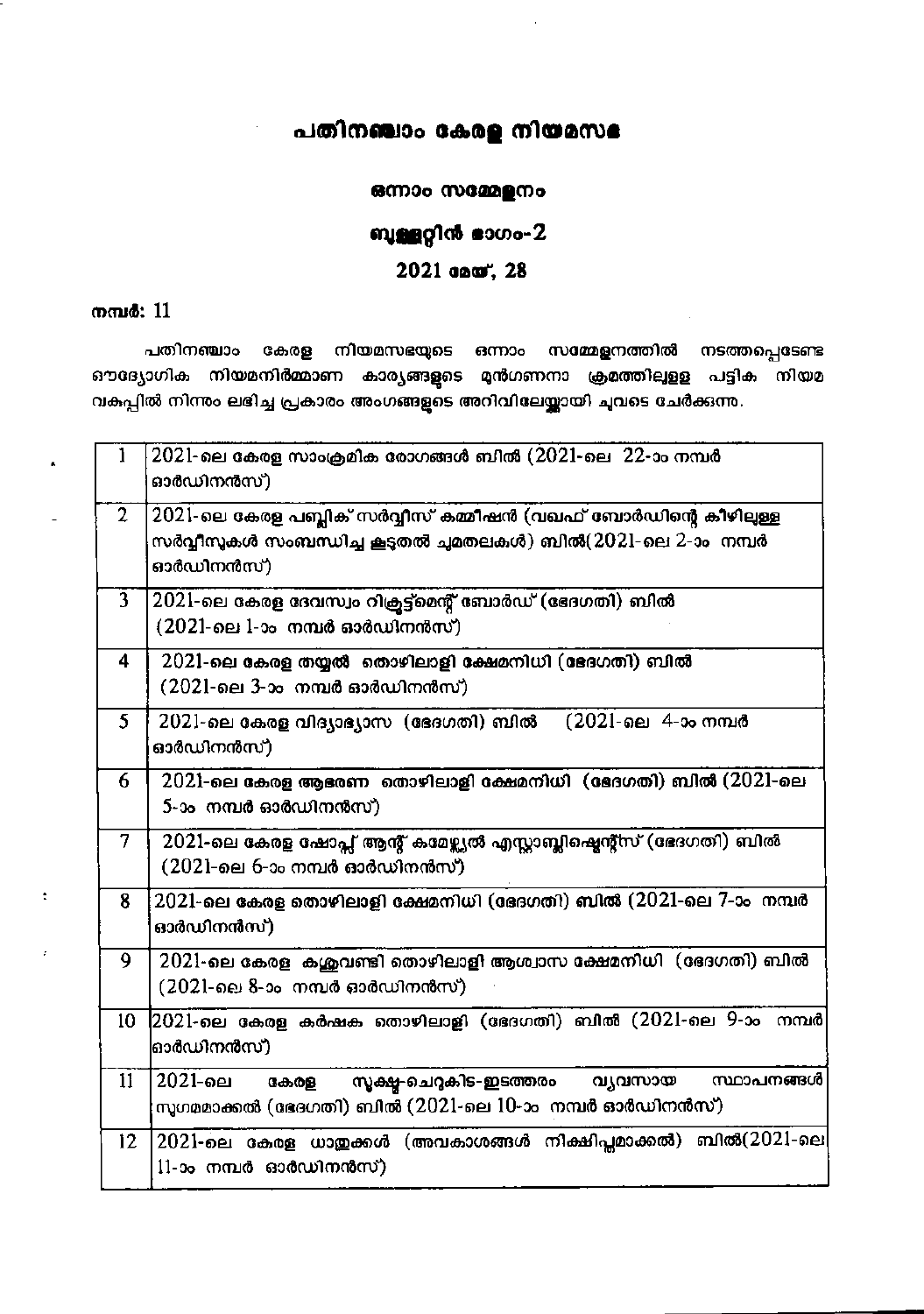| 13 | 2021 -ലെ കേരള  ചെറുകിട തോട്ടം തൊഴിലാളി  ക്ഷേമനിധി (ഭേദഗതി) ബിൽ $\vert$<br>$(2021$ -ലെ $12$ -ാം നമ്പർ ഓർഡിനൻസ്)                            |
|----|-------------------------------------------------------------------------------------------------------------------------------------------|
| 14 | 2021-ലെ കേരള മനിസിപ്പാലിറ്റി (ഭോഗതി) ബിൽ, (2021-ലെ 13,34 എന്നീ  നമ്പർ<br>ഓർഡിനൻസുകൾ).                                                     |
| 15 | 2021-ലെ കേരള പഞ്ചായത്ത് രാജ് (ഭേദഗതി) ബിൽ (2021-ലെ 14, 33,<br>എന്നീ<br>നമ്പർ ഓർഡിനൻസൂകൾ)                                                  |
| 16 | $2021$ -ലെ കേരള ചുമട്ടു തൊഴിലാളി (ഭേദഗതി) ബിൽ $(2021$ -ലെ $15$ -ാം<br>നമ്പർ<br>ഓർഡിനൻസ്)                                                  |
| 17 | 2021-ലെ കേരള ഈറ്റ, കാട്ടവള്ളി, "തഴ തൊഴിലാളി ക്ഷേമനിധി (ഭേദഗതി) ബിൽ<br>$(2021$ -ലെ $16$ -ാം നമ്പർ ഓർഡിനൻസ്)                                |
| 18 | $2021$ -ലെ കേരള സംസ്ഥാന ചരക്കസേവന നികതി (ഭേദഗതി) ബിൽ ( $2021$ -ലെ<br>17-ാം നമ്പർ ഓർഡിനൻസ്)                                                |
| 19 | 2021-ലെ കേരള പൊഇവിൽപ്പന നികതി (ഭേദഗതി) ബിൽ (2021-ലെ 18-ാം  നമ്പർ<br>ഓർഡിനൻസ്)                                                             |
| 20 | 2021-ലെ കേരള താൽക്കാലിക നികതി പിരിച്ചെടുക്കൽ (ഭേദഗതി) ബിൽ (2021-ലെ<br>19-ാം നമ്പർ ഓർഡിനൻസ്)                                               |
| 21 | 2021-ലെ കേരള ദരന്തവും പൊതുജനാരോഗ്യ അടിയന്തിരാവസ്ഥയും (പ്രത്യേക<br>വ്യവസ്ഥകൾ) ബിൽ (2021-ലെ 20-ാം നമ്പർ ഓർഡിനൻസ്)                           |
| 22 | $2021$ -ലെ കേരള ധനസംബന്ധമായ ഉത്തരവാദിത്ത (ഭേദഗതി) ബിൽ (2021-ലെ<br>21-ാം നമ്പർ ഓർഡിനൻസ്)                                                   |
| 23 | 2021-ലെ കേരള ക്ലിനിക്കൽ സ്ഥാപനങ്ങൾ (രജിസ്കേഷനും നിയന്ത്രണവും) ഭേദഗതി<br>ബിൽ (2021-ലെ 23-ാം  നമ്പർ ഓർഡിനൻസ്)                               |
| 24 | $2021$ -ലെ കേരള സഹകരണസംഘങ്ങൾ (ഭേദഗതി) ബിൽ ( $2021$ -ലെ $24,\,32,\,47$<br>എന്നീ നമ്പർ ഓർഡിനൻസുകൾ).                                         |
| 25 | 2021-ലെ കേരള സമ്യദ്ര മത്സ്യബന്ധന നിയന്ത്രണ (ഭേദഗതി) ബിൽ<br>(2021-ലെ 25-ാം നമ്പർ ഓർഡിനൻസ്)                                                 |
| 26 | 2021-ലെ കേരള ഡിജിറ്റൽ ശാസ്ത സാങ്കേതിക നൂതനവിദ്യാ സർവ്വകലാശാല ബിൽ<br>(2021-ലെ 27-ാം നമ്പർ ഓർഡിനൻസ്)                                        |
| 27 | 2021-ലെ കേരള മത്സ്യലേലവും വിപണനവും ഇണനിലവാര പരിപാലനവും ബിൽ<br>(2021- ലെ 28-ാം നമ്പർ ഓർഡിനൻസ്)                                             |
| 28 | 2021-ലെ കേരള ഉൾനാടൻ ഫിഷറീസും അക്വാകൾച്ചറും (ഭേദഗതി) ബിൽ<br>(2021-ലെ 29-ാം നമ്പർ ഓർഡിനൻസ്)                                                 |
| 29 | 2021-ലെ<br>കേരള<br>സ്വകാര്യവനങ്ങൾ<br>(നിക്ഷിപ്പമാക്കല <del>്</del> ക<br>പതിച്ചകൊടുക്കലും)<br>(ഭേദഗതി) ബിൽ  (2021-ലെ 30-ാം നമ്പർ ഓർഡിനൻസ്) |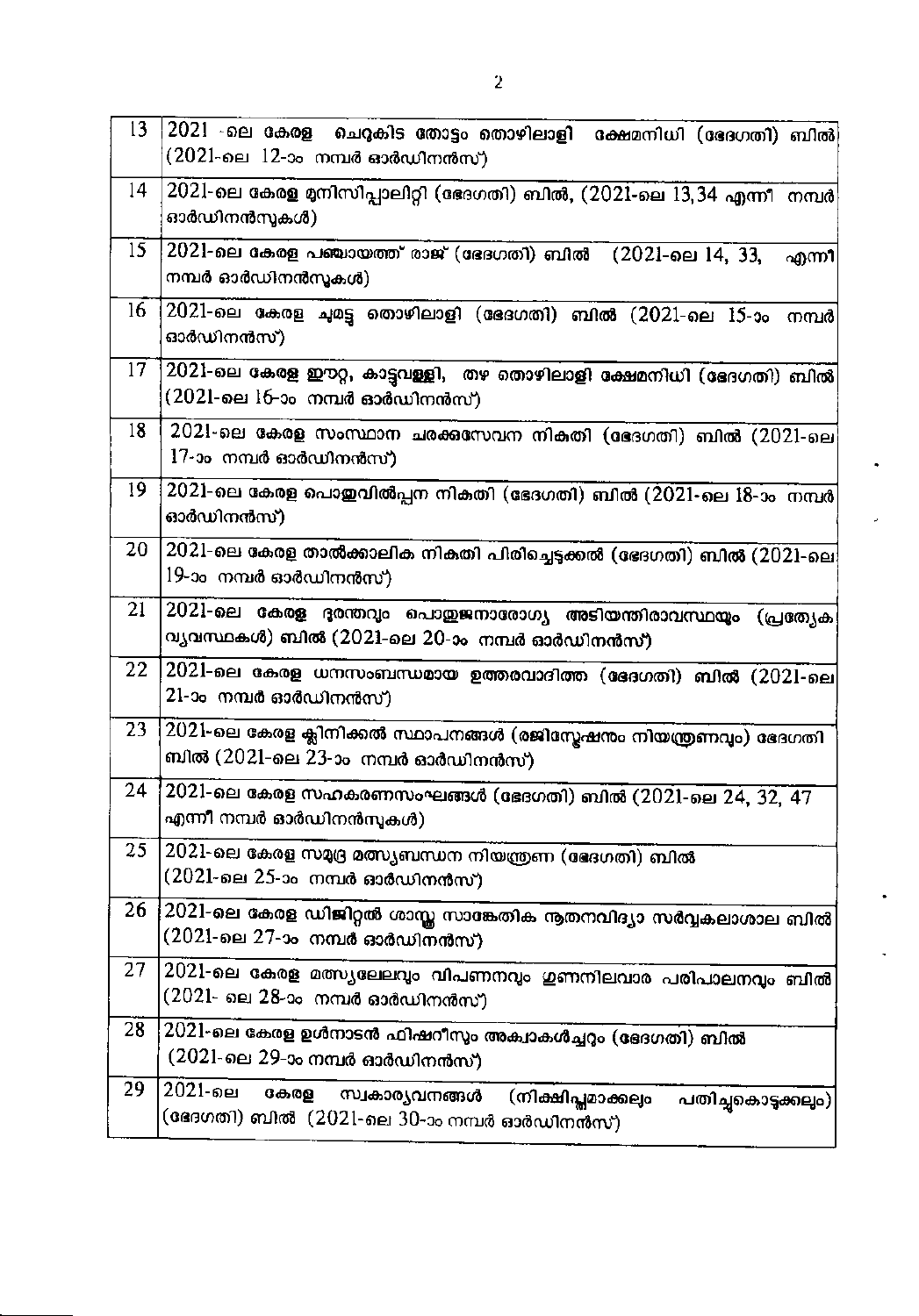| 30              | 2021-ലെ സർവ്വകലാശാല നിയമങ്ങൾ (ഭേദഗതി) ബിൽ<br>(2021-ലെ 31-ാം നമ്പർ ഓർഡിനൻസ്)                                                  |
|-----------------|------------------------------------------------------------------------------------------------------------------------------|
| 31              | 2021-ലെ കേരള കാലിവർഗ്ഗ-കോഴിവർഗ്ഗ തീറ്റ ധാതുലവണമിശ്രിത (ഉൽപാദന<br>വിൽപന നിയന്ത്രണ) ബിൽ (2021-ലെ 35-ാം  നമ്പർ ഓർഡിനൻസ്)        |
| 32              | $2021$ -ലെ കേരള തൊഴില്പറപ്പ് തൊഴിലാളി ക്ഷേമനിധി ബിൽ $(2021$ -ലെ $36$ -ാം<br>നമ്പർ ഓർഡിനൻസ്)                                  |
| 33 <sup>2</sup> | $2021$ -ലെ കേരള കയർ തൊഴിലാളി ക്ഷേമനിധി (ഭേദഗതി) ബിൽ ( $2021$ -ലെ 37-ാം<br>നമ്പർ ഓർഡിനൻസ്)                                    |
| 34              | 2021-ലെ കേരള സ്വാശ്രയ കോളേജ് അദ്ധ്യാപക-അനദ്ധ്യാപക ജീവനക്കാർ<br>(നിയമനവും സേവന വ്യവസ്ഥകളം) ബിൽ (2021-ലെ 38-ാം നമ്പർ ഓർഡിനൻസ്) |
| 35              | $2021$ -ലെ എ. പി. ജെ. അബൂൾകലാം സാങ്കേതിക ശാസ്ത സർവ്വകലാശാല (ഭേദഗതി)<br>ബിൽ (2021-ലെ 39-ാം നമ്പർ ഓർഡിനൻസ്)                    |
| 36              | $2021$ -ലെ കേരള കള്ള് വ്യവസായ വികസന ബോർഡ് ബിൽ $(2021$ -ലെ 40-ാം<br>നമ്പർ ഓർഡിനൻസ്)                                           |
| 37              | 2021-ലെ കേരള ഷോപ്പ് ആന്റ് കാമഴ്ച്യൽ എസ്സാബ്ലിഷ്മെന്റ്സ് തൊഴിലാളി<br>ക്ഷേമനിധി (ഭേദഗതി) ബിൽ (2021-ലെ 41-ാം നമ്പർ ഓർഡിനൻസ്)    |
| 38              | 2021-ലെ കേരള നഗര-ഗ്രാമാസൂത്രണ (ഭേദഗതി) ബിൽ (2021-ലെ 42-ാം നമ്പർ<br>ഓർഡിനൻസ്)                                                 |
| 39              | $2021$ -ലെ കേരള സംസ്ഥാന മെഡിക്കൽ പ്രാക്ടീഷനേഴ്ച് ബിൽ (2021-ലെ 43-ാം<br>നമ്പർ ഓർഡിനൻസ്)                                       |
| 40              | $2021$ -ലെ കേരള പബ്ലിക് ഹെൽത്ത് ബിൽ ( $2021$ -ലെ 44-ാം നമ്പർ ഓർഡിനൻസ്)                                                       |
| 41              | 2021-ലെ ശ്രീ ശങ്കരാചാര്യ സംസ്കത യൂണിവേഴ്ലിറ്റി (ഭേദഗതി)<br>ബിൽ (2021-ലെ<br>45-ാം നമ്പർ ഓർഡിനൻസ്)                             |
| 42              | $2021 - 0e1$<br>ഫിഷറീസിനം<br>പഠനങ്ങൾക്കുമുള്ള<br>സർവ്വകലാശാല<br>സമദ്ര<br>കേരള<br>(ഭേദഗതി) ബിൽ (2021-ലെ 46-ാം നമ്പർ ഓർഡിനൻസ്) |
| 43              | $2021$ -ലെ സർവ്വകലാശാല നിയമങ്ങൾ (ഭേദഗതി) (2-ാം നമ്പർ) ബിൽ (2021-ലെ<br>48-ാം നമ്പർ ഓർഡിനൻസ്)                                  |
| 44              | $2021$ -ലെ സർവ്വകലാശാല നിയമങ്ങൾ (ഭേദഗതി) (3-ാം നമ്പർ) ബിൽ (2021-ലെ<br>49-ാം നമ്പർ ഓർഡിനൻസ്)                                  |

 $\ddot{\phantom{0}}$ 

 $\blacksquare$ 

 $\cdot$ 

 $\epsilon$ 

എസ്.വി. ഉണ്ണികൃഷ്ണൻ നായർ,

സെക്രട്ടറി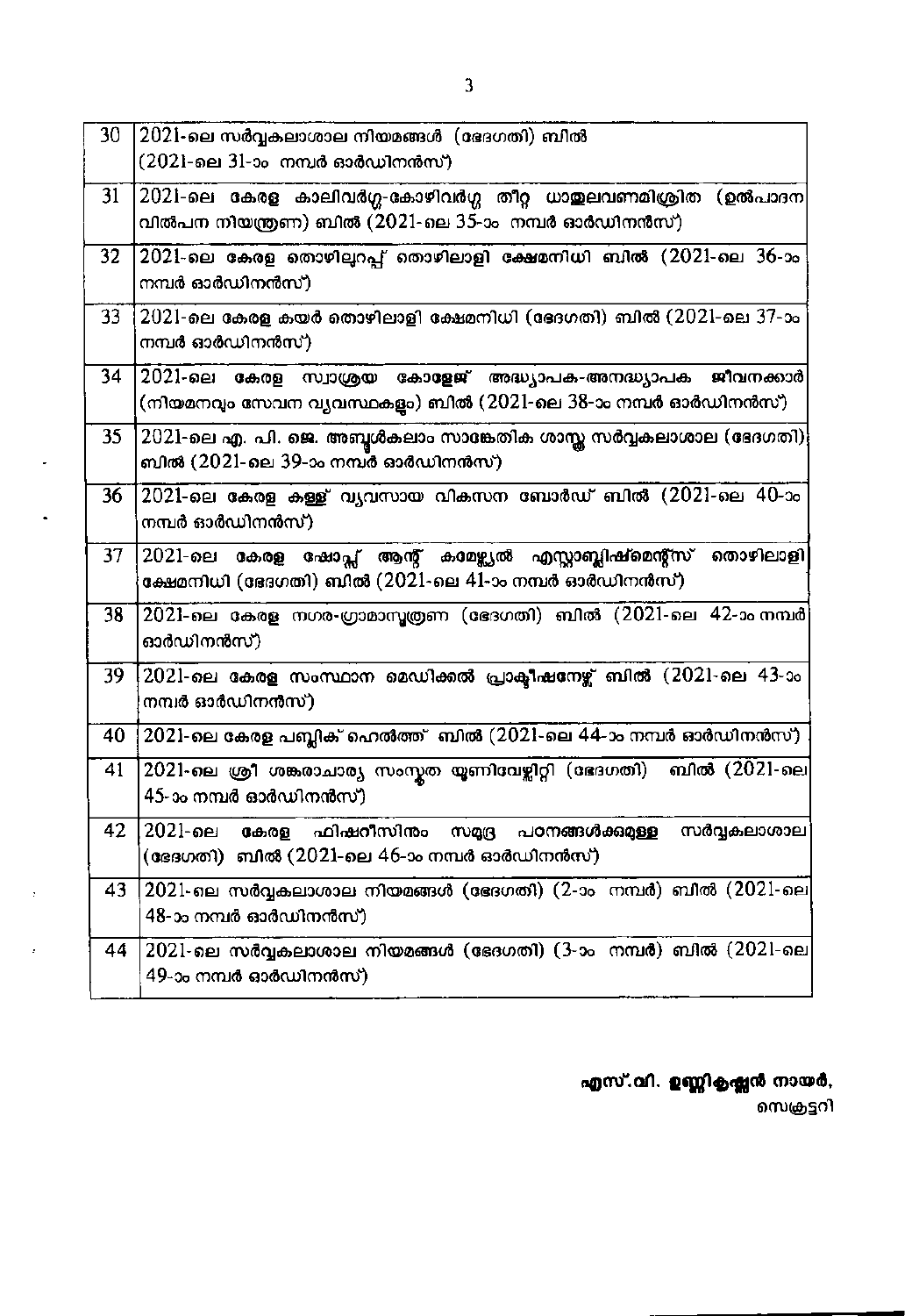# FIFTEENTH KERALA LEGISLATIVE ASSEMBLY **FIRST SESSION BULLETIN PART II** MAY 28, 2021

NO. 11

A list of Official Legislative Business, in the order of priority, to be transacted during the First Session of the Fifteenth Kerala Legislative Assembly, furnished by the Law Department, is reproduced below for information of the Members:-

| $\mathbf{1}$                                                      | The Kerala Epidemic Diseases Bill, 2021 (Ordinance No.22 of 2021)                  |  |  |
|-------------------------------------------------------------------|------------------------------------------------------------------------------------|--|--|
| $\overline{2}$                                                    | The Kerala Public Service Commission (Additional Functions as respects             |  |  |
|                                                                   | the services under the Waqf Board) Bill, 2021 (Ordinance No.2 of 2021)             |  |  |
| 3<br>The Kerala Devaswom Recruitment Board (Amendment) Bill, 2021 |                                                                                    |  |  |
|                                                                   | (Ordinance No.1 of 2021)                                                           |  |  |
| 4                                                                 |                                                                                    |  |  |
|                                                                   | The Kerala Tailoring Workers' Welfare Fund (Amendment) Bill, 2021                  |  |  |
|                                                                   | (Ordinance No. 3 of 2021)                                                          |  |  |
| 5                                                                 | The Kerala Education (Amendment) Bill, 2021 (Ordinance No. 4 of                    |  |  |
|                                                                   | 2021)                                                                              |  |  |
| 6                                                                 | The Kerala Jewellery Workers' Welfare Fund (Amendment) Bill, 2021                  |  |  |
|                                                                   | (Ordinance No. 5 of 2021)                                                          |  |  |
| 7                                                                 | The Kerala Shops and Commercial Establishments (Amendment) Bill,                   |  |  |
|                                                                   | 2021 (Ordinance No. 6 of 2021)                                                     |  |  |
| 8                                                                 |                                                                                    |  |  |
|                                                                   | The Kerala Labour Welfare Fund (Amendment) Bill, 2021 (Ordinance<br>No. 7 of 2021) |  |  |
| 9                                                                 |                                                                                    |  |  |
|                                                                   | The Kerala Cashew Workers' Relief and Welfare Fund (Amendment)                     |  |  |
|                                                                   | Bill, 2021 (Ordinance No.8 of 2021)                                                |  |  |
|                                                                   |                                                                                    |  |  |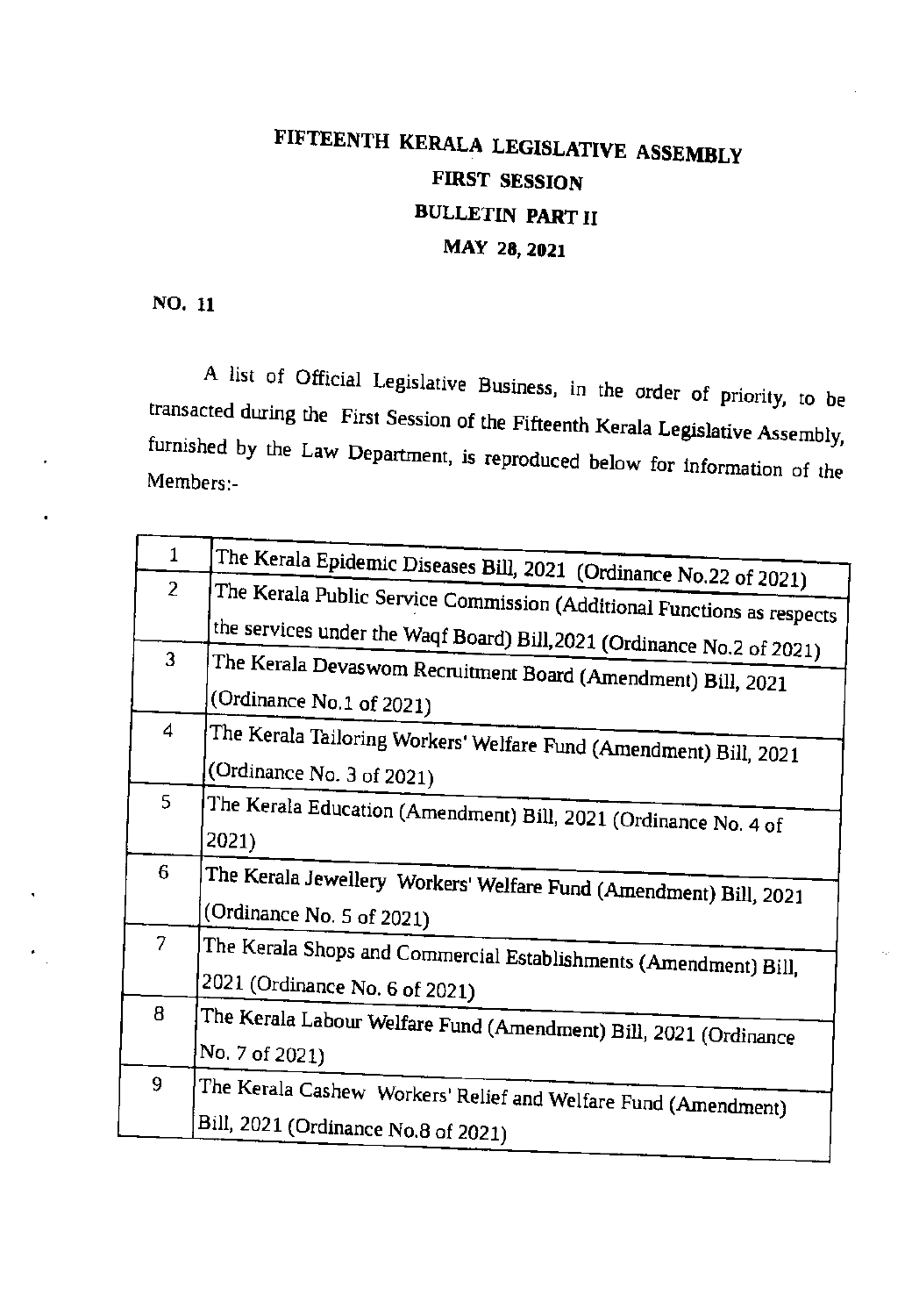| 10 | The Kerala Agricultural Workers' (Amendment) Bill, 2021 (Ordinance     |
|----|------------------------------------------------------------------------|
|    | No.9 of 2021)                                                          |
| 11 | The Kerala Micro Small and Medium Enterprises Facilitation             |
|    | (Amendment) Bill, 2021 (Ordinance No.10 of 2021)                       |
| 12 | The Kerala Minerals (Vesting of Rights) Bill, 2021 (Ordinance No.11 of |
|    | 2021)                                                                  |
| 13 | The Kerala Small Plantation Workers' Welfare Fund (Amendment) Bill,    |
|    | 2021 (Ordinance No.12 of 2021)                                         |
| 14 | The Kerala Municipality (Amendment) Bill, 2021 (Ordinance No.13 of     |
|    | 2021, Ordinance No.34 of 2021)                                         |
| 15 | The Kerala Panchayat Raj (Amendment) Bill, 2021 (Ordinance No.14 of    |
|    | 2021, Ordinance No.33 of 2021)                                         |
| 16 | The Kerala Headload Workers' (Amendment) Bill, 2021 (Ordinance         |
|    | No.15 of 2021)                                                         |
| 17 | The Kerala Bamboo, Kattuvalli and Pandanus Leaf Workers' Welfare       |
|    | Fund (Amendment) Bill, 2021 (Ordinance No.16 of 2021)                  |
| 18 | The Kerala State Goods and Services Tax (Amendment) Bill, 2021         |
|    | (Ordinance No.17 of 2021)                                              |
| 19 | The Kerala General Salestax (Amendment) Bill, 2021 (Ordinance No.18    |
|    | of 2021)                                                               |
| 20 | The Kerala Provisional Collection of Revenues (Amendment) Bill, 2021   |
|    | (Ordinance No.19 of 2021)                                              |
| 21 | The Kerala Disaster and Public Health Emergency (Special Provisions)   |
|    | Bill, 2021 (Ordinance No.20 of 2021)                                   |
| 22 | The Kerala Fiscal Responsibility (Amendment) Bill, 2021 (Ordinance     |
|    | No.21 of 2021)                                                         |
|    |                                                                        |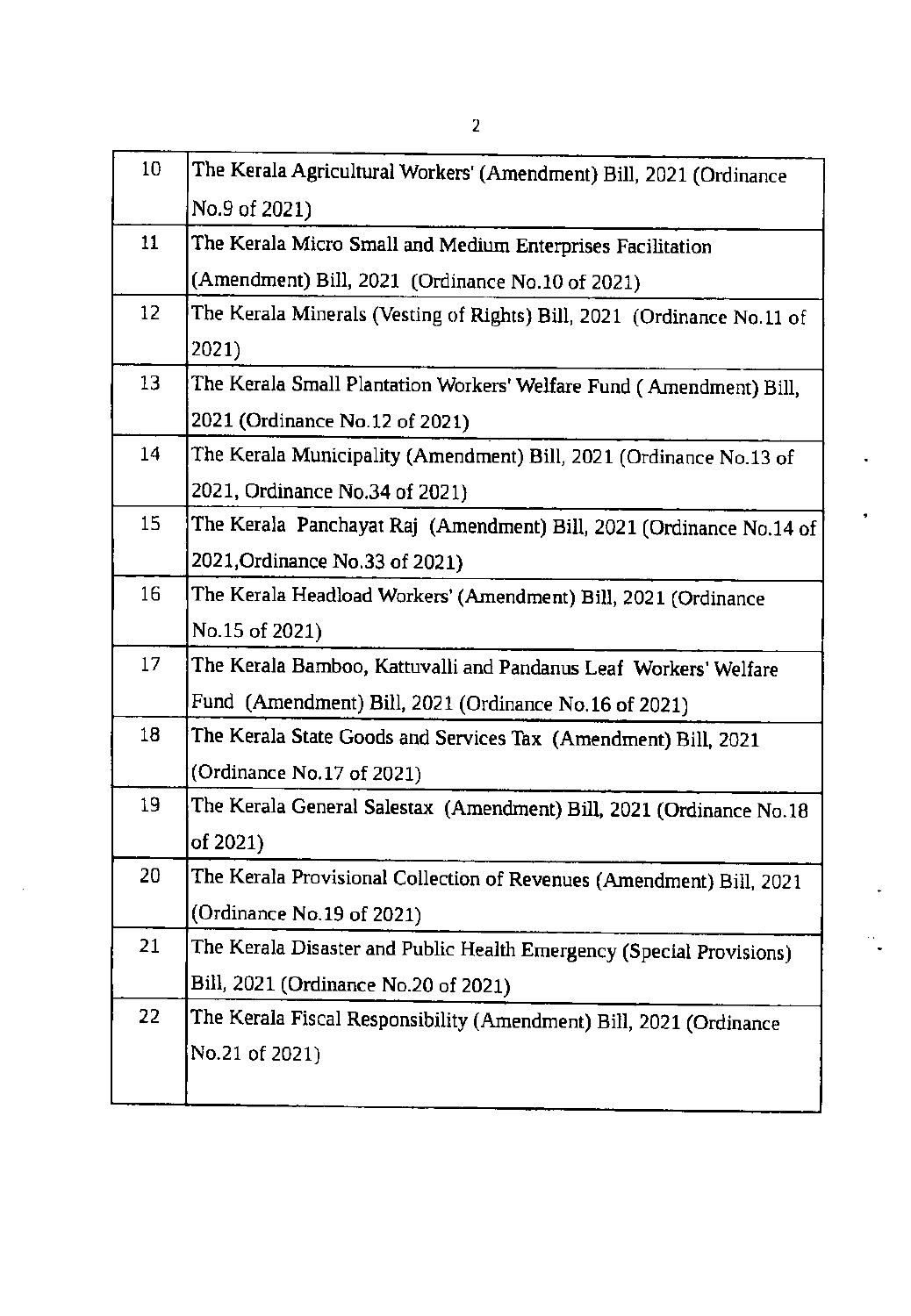| 23. | The Kerala Clinical Establishments (Registration and Regulation)       |
|-----|------------------------------------------------------------------------|
|     | Amendment Bill, 2021 (Ordinance No.23 of 2021)                         |
| 24  | The Kerala Co-operative Societies  (Amendment) Bill, 2021 (Ordinance   |
|     | No. 24, 32 and 47 of 2021)                                             |
| 25  | The Kerala Marine Fishing Regulation (Amendment) Bill, 2021            |
|     | (Ordinance No. 25 of 2021)                                             |
| 26  | The Kerala University of Digital Sciences, Innovation and Technology   |
|     | Bill, 2021 (Ordinance No.27 of 2021)                                   |
| 27  | The Kerala Fish Auctioning, Marketing and Maintenance of Quality Bill, |
|     | 2021 (Ordinance No. 28 of 2021)                                        |
| 28  | The Kerala Inland Fisheries and Aquaculture (Amendment) Bill, 2021     |
|     | (Ordinance No. 29 of 2021)                                             |
| 29  | The Kerala Private Forests (Vesting and Assignment) Amendment Bill,    |
|     | 2021 (Ordinance No. 30 of 2021)                                        |
| 30  | The University Laws (Amendment) Bill, 2021 (Ordinance No. 31 of        |
|     | 2021)                                                                  |
| 31  | The Kerala Livestock and Poultry Feed and Mineral Mixture (Regulation  |
|     | of Manufacture and Sale) Bill, 2021 (Ordinance No. 35 of 2021)         |
| 32  | The Kerala Employment Guarantee Workers' Welfare Fund Bill, 2021       |
|     | (Ordinance No. 36 of 2021)                                             |
| 33  | The Kerala Coir Workers' Welfare Fund (Amendment) Bill, 2021           |
|     | (Ordinance No. 37 of 2021)                                             |
| 34  | The Kerala Self Financing College Teaching and Non-Teaching            |
|     | Employees (Appointment and Conditions of Service) Bill, 2021           |
|     | (Ordinance No. 38 of 2021)                                             |
| 35  | The A.P.J. Abdul Kalam Technological University (Amendment) Bill,      |
|     | 2021 (Ordinance No. 39 of 2021)                                        |